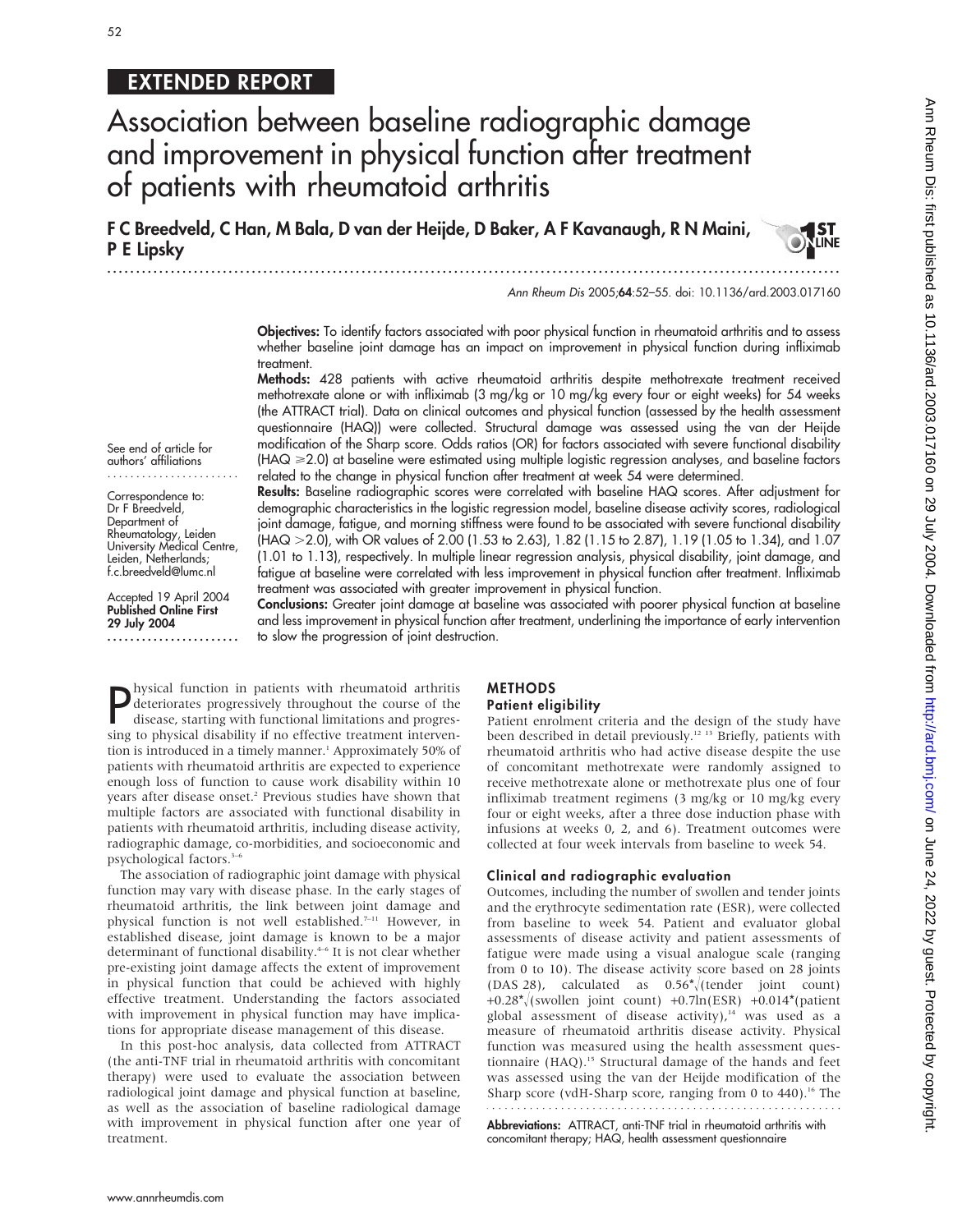|  |                                                             |  |  | Table 1 Association of baseline radiographic score with health assessment questionnaire |
|--|-------------------------------------------------------------|--|--|-----------------------------------------------------------------------------------------|
|  | score and tender joint and swollen joint counts at baseline |  |  |                                                                                         |

| <b>Baseline total radiological</b><br>score | <b>HAQ</b>               | <b>Disease</b><br>activity score | Tender joint count        | Swollen joint count      |
|---------------------------------------------|--------------------------|----------------------------------|---------------------------|--------------------------|
| $\leq 20.5$                                 | 1.57(0.54)               | 6.5(0.96)                        | 30.7(16.2)                | 19.2(11.3)               |
| 20.6 to 51.5<br>51.6 to 113                 | 1.62(0.66)<br>1.76(0.62) | 6.7(0.99)<br>6.9(1.05)           | 30.3(16.5)<br>35.2 (16.9) | 21.6(11.5)<br>23.7(12.7) |
| >113                                        | 1.86(0.64)               | 6.7(1.06)                        | 32.3 (17.0)               | $26.2$ (11.9)            |
| Correlation coefficient*                    | $0.18$ (p $< 0.001$ )    | $0.12$ (p = 0.13)                | $0.08$ (p $>0.05$ )       | $0.26$ (p $< 0.001$ )    |

Values are mean (SD).

\*Spearman's correlation coefficients of baseline total radiographic score with HAQ, disease activity score, and swollen and tender joint counts.

HAQ, health assessment questionnaire.

total vdH-Sharp score was the average of the scores from two blinded readers and is referred to in this paper as the total radiographic score.

#### Statistical analysis

Patients with radiographs of both the hands and feet at baseline and week 54 were included in the analysis. Data from patients in both the placebo and infliximab groups were used in the analysis, with the assumption that the impact of baseline factors on improvement in physical function was similar for the two treatment groups. This assumption was tested by including treatment group as a covariate in the regression model. In the statistical model exploring the factors associated with baseline HAQ, multivariate linear regression and logistic regression analyses were employed to adjust for the confounding effect of correlated variables.

In the logistic regression analysis, patients were classified into two groups based on the HAQ scores at baseline: HAQ  $<$  2.0 (moderate disability) and HAQ  $\geq$  2.0 (severe disability). This value was chosen based on data indicating that an HAQ score of 2 or higher was correlated with severe disability.<sup>17</sup> The odds ratios (OR) and confidence intervals for severe disability were estimated. After treatment at week 54, the correlation of change in physical function with baseline clinical and radiographic joint damage was analysed using multiple linear regression models. DAS 28 was used to represent disease activity in all multiple regression models. Erythrocyte sedimentation rate (ESR), numbers of swollen and tender joints, and patient assessments of disease activity were not included in the model because these variables are incorporated in the DAS 28 calculation.

Missing values in clinical measures other than radiographic scores at week 54 were imputed using the ''last observation carried forward'' method. Analysis of variance on the van der Waerden normal scores was used to compare the results among patient groups for continuous variables.18 For categorical response variables, patient group comparisons were made using the  $\chi^2$  test. Statistical analyses employed the SAS system (SAS Institute, Cary, North Carolina, USA). All statistical tests were two sided, with  $\alpha = 0.05$ .

Table 3 Baseline variables significantly associated with baseline health assessment questionnaire (HAQ) scores in the linear regression model

| <b>Explanatory variable</b>   | ß        | $SE(\beta)$ | p Value  |
|-------------------------------|----------|-------------|----------|
| Male sex                      | $-0.202$ | 0.064       | 0.0016   |
| Radiographic score (0-440)    | 0.001    | 0.000       | 0.0002   |
| Disease activity score (0-10) | 0.202    | 0.029       | < 0.0001 |
| Morning stiffness (min)       | 0.012    | 0.006       | 0.0404   |
| Fatique (0-10)                | 0.064    | 0.013       | < 0.0001 |

### RESULTS

#### Association of baseline radiological joint damage with baseline HAQ score and baseline disease activity

Patients were categorised into four groups of approximately the same size based on quartiles of baseline radiographic scores. Compared with patients in the lowest quartile of radiographic score ( $\leq$ 20.5), patients in the highest quartile of radiographic score  $(>113)$  had a significantly higher HAQ score (1.86  $v$  1.57, p<0.05), more swollen (26.2  $v$  19.2,  $p \le 0.05$ ) and tender joints (32.2 v 30.7, p $> 0.05$ ), and more severe disease activity (6.7  $\nu$  6.5, p<0.05). Furthermore, baseline radiographic damage was significantly correlated with baseline HAQ scores ( $r = 0.18$ ,  $p < 0.001$ ) and swollen joint counts  $(r = 0.26, p < 0.001)$  (table 1). The correlation between HAQ scores and radiographic scores increased with longer disease duration (<10 years,  $r = 0.14$   $v \ge 10$  years,  $r = 0.20$ ); whereas, the correlation between HAQ scores and disease activity scores decreased with longer disease duration  $(<10$  years,  $r = 0.50$   $\nu \ge 10$  years,  $r = 0.40$ ) (table 2).

In the linear regression model, sex, baseline joint damage, disease activity score, morning stiffness, and fatigue score were significantly correlated with baseline HAQ score (table 3).

In the logistic regression model, a dichotomous variable representing severe functional disability (HAQ  $\geq 2.0$ ) was used as the dependent variable, and age, male sex (yes or no),

| Table 2 Spearman correlations between baseline HAQ scores and baseline radiographic scores or disease activity by disease duration |                                      |                                  |                              |
|------------------------------------------------------------------------------------------------------------------------------------|--------------------------------------|----------------------------------|------------------------------|
|                                                                                                                                    | <b>Disease duration (years)</b>      |                                  |                              |
| Comparison                                                                                                                         | < 10                                 | $\geq 10$                        | Total                        |
| HAQ scores v radiographic score<br>HAQ scores v disease activity score                                                             | $0.14$ (p $< 0.05$ )<br>0.50(p<0.01) | $0.20$ (p=0.01))<br>0.40(p<0.01) | 0.18(p<0.01)<br>0.46(p<0.01) |
| HAQ, health assessment questionnaire.                                                                                              |                                      |                                  |                              |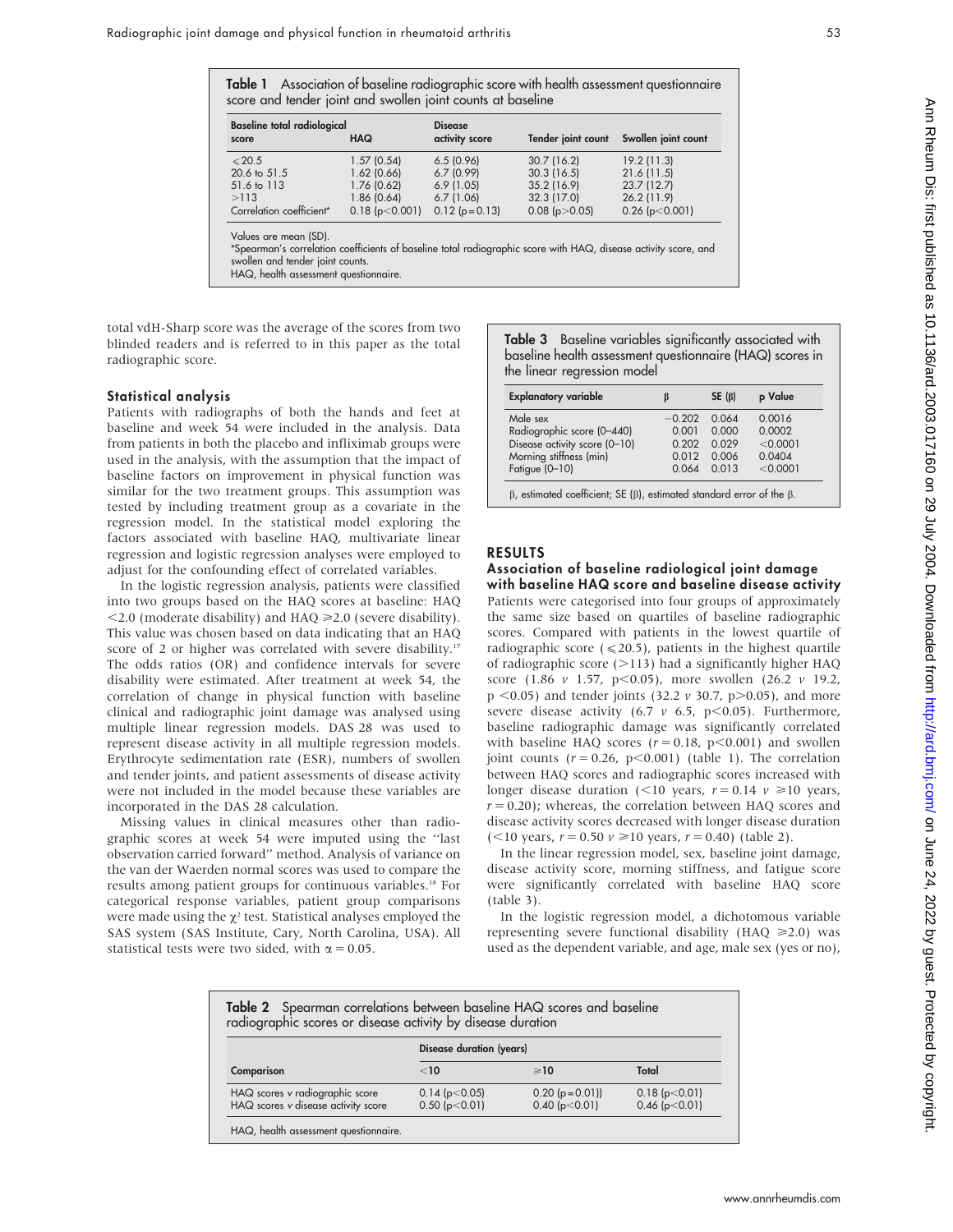Table 4 Baseline variables significantly associated with severe physical disability (health assessment questionnaire score  $\geqslant$  2.0) in the logistic regression model

| <b>Explanatory variable</b>                        |          | $SE(\beta)$ | p Value | <b>OR</b> | <b>OR 95% CI</b> |
|----------------------------------------------------|----------|-------------|---------|-----------|------------------|
| Age (per year)                                     | 0.025    | 0.010       | 0.02    | 1.004     | 1.01 to 1.05     |
| Male sex                                           | $-0.780$ | 0.292       | < 0.01  | 0.46      | $0.26$ to $0.81$ |
| Radiological joint damage (radiographic score >50) | 0.598    | 0.233       | 0.01    | 1.82      | 1.15 to 2.87     |
| Disease activity score (per unit)                  | 0.694    | 0.139       | < 0.01  | 2.00      | 1.53 to 2.63     |
| Morning stiffness (per minute)                     | 0.065    | 0.029       | 0.02    | 1.07      | $1.01$ to $1.13$ |
| Fatique (per unit)                                 | 0.170    | 0.062       | < 0.01  | 1.19      | 1.05 to 1.34     |

 $\beta$ , estimated coefficient; SE ( $\beta$ ), estimated standard error of the  $\beta$ .

disease duration, disease activity (DAS 28 score), radiographic score  $>50$  (yes or no), morning stiffness (minutes), and fatigue score were used as independent variables. In the final model using stepwise selection, baseline disease activity and radiographic joint damage were the most significant risk factors for severe functional disability at baseline. The odds ratio for severe functional disability for patients with severe joint damage (radiographic score > 50) was 1.82 (95% confidence interval (CI), 1.15 to 2.87) ( $p = 0.01$ ). The odds ratio for severe functional disability for patients with higher disease activity (per unit increase) was 2.0 (1.53 to 2.63)  $(p<0.01)$ . Fatigue and morning stiffness were also significantly associated with severe functional disability. Men were less likely to have severe functional disability than women. Disease duration was not a significant factor in the model after adjusting for the other factors; therefore it was not incorporated into the model (table 4).

# Association of baseline joint damage and treatment outcomes

The mean per cent improvement in physical function was significantly associated with baseline radiographic scores, with patients in the highest radiographic score quartile having significantly smaller improvements in HAQ than those in the lowest radiographic score quartile (16%  $\nu$  32%,  $p<0.01$ ). In contrast, the mean per cent improvement in disease activity, the number of tender joints, and the number of swollen joints was not significantly different among groups defined by radiographic score quartiles (fig 1).

As patients in the infliximab plus methotrexate group had greater improvement in physical function in each radiographic score quartile than those in the placebo plus methotrexate group, the correlation of improvement in physical function at week 54 with baseline factors was further analysed using a multiple linear regression analysis,



Figure 1 Per cent improvement in health assessment questionnaire (HAQ) score, disease activity score (DAS), and tender and swollen joint counts from baseline to week 54 by baseline radiological score.

with treatment as one of the covariates. In the final regression model using stepwise model selection, infliximab treatment was significantly correlated with improvement in HAQ score at week 54. Age, baseline HAQ scores, baseline joint damage, and baseline fatigue were also independently associated with the change (improvement) in physical function, regardless of the treatment group assignment (table 5). Greater radiographic joint damage and more severe fatigue at baseline were associated with less improvement in physical function at week 54 ( $p$ <0.05). In addition, patients with greater disability at baseline showed a greater improvement in physical function after treatment at week 54  $(p<0.01)$ . Baseline disease activity and morning stiffness were not significant factors in predicting improvement in physical function at week 54 after adjustment for other baseline factors; therefore they were not incorporated into the model.

# **DISCUSSION**

Rheumatoid arthritis is a chronic, progressive, and destructive disorder. Functional disability increases rapidly in affected individuals, such that about half will experience work disability within 10 years of diagnosis.<sup>2</sup> Previous studies have shown that multiple clinical and non-clinical variables are associated with functional disability, the most important being disease activity and radiographic joint damage.<sup>3</sup> <sup>6</sup> In the early stage of the disease, functional ability may be influenced more by disease activity than by radiographic joint damage.7 However, as the disease progresses, joint damage becomes a more dominant factor in determining physical function.<sup>6</sup> Clarke et al<sup>3</sup> reported that the correlation between radiographic scores and HAQ scores tends to increase with disease duration, from 0.15 after 0 to 5 years of disease onset to 0.42 after 10 to 15 years. The ATTRACT baseline data showed a similar trend, with the correlation between HAQ scores and radiographic scores increasing from 0.14 to 0.20 with an increase in disease duration  $\left($  < 10 years  $\nu$  $\geq 10$  years).

In general, traditional disease modifying antirheumatic drug (DMARD) treatments can slow disease progression but

| <b>Table 5</b> Baseline factors significantly associated with<br>improvement in health assessment questionnaire score<br>from baseline to week 54 in the multiple linear regression<br>analysis |          |             |         |  |
|-------------------------------------------------------------------------------------------------------------------------------------------------------------------------------------------------|----------|-------------|---------|--|
| <b>Baseline characteristic</b>                                                                                                                                                                  | ß        | $SE(\beta)$ | p Value |  |
| Age (years)                                                                                                                                                                                     | $-0.009$ | 0.003       | 0.002   |  |
| Baseline HAQ score                                                                                                                                                                              | 0.180    | 0.050       | < 0.001 |  |
| Baseline radiographic score                                                                                                                                                                     | $-0.001$ | 0.000       | 0.019   |  |
| <b>Baseline fatigue score</b>                                                                                                                                                                   | $-0.035$ | 0.014       | 0.014   |  |
|                                                                                                                                                                                                 |          |             |         |  |

CI, confidence interval; OR, odds ratio.